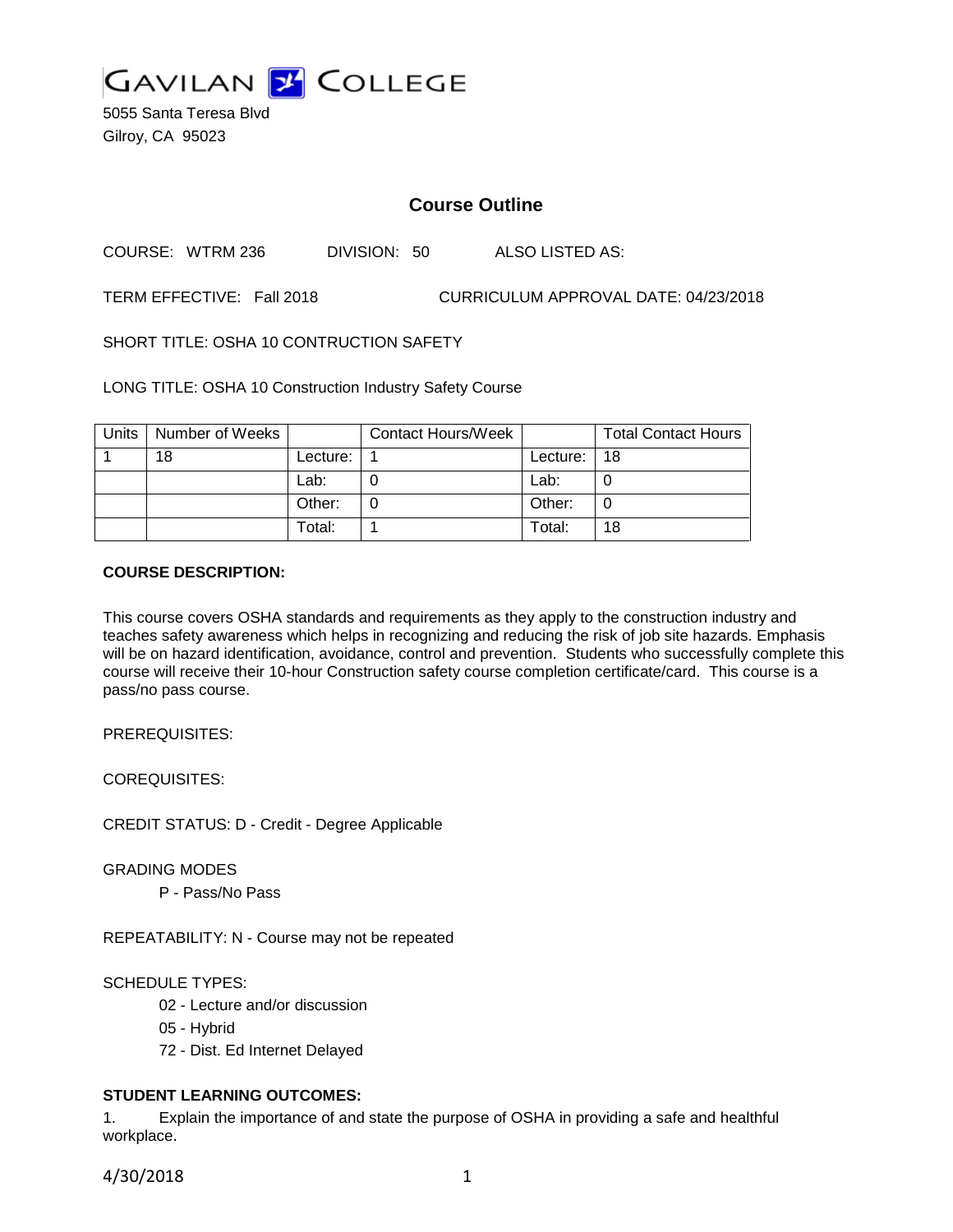Measure of assessment: quizzes, discussion

Year assessed, or planned year of assessment: 2018

Semester: Fall

2. Identify, describe and explain how to protect oneself from each of the Focus Four Hazards.

Measure of assessment: quizzes, discussion, demonstration

Year assessed, or planned year of assessment: 2018

Semester: Fall

3. Describe how to recognize, avoid and/or prevent various job site health hazards.

Measure of assessment: quizzes, discussion, demonstration

Year assessed, or planned year of assessment: 2018

Semester: Fall

# **CONTENT, STUDENT PERFORMANCE OBJECTIVES, OUT-OF-CLASS ASSIGNMENTS**

Curriculum Approval Date: 04/23/2018

4 Hours

Content: Orientation. Introduction to OSHA and the OSH Act. General Safety and Health Provisions. Student Performance Objectives (SPO): Recognize and explain worker rights under OSHA. Recognize and discuss employer responsibilities under OSHA. Describe how OSHA inspections are conducted.

4 Hours

Content: Health Hazards: Hazard Communication. Health Hazards: Materials Handling, Storage, Use and Disposal. Cranes and Rigging.

Student Performance Objectives (SPO): Identify major health hazards common to the construction industry. Describe acute and chronic health hazards. Explain how you would protect yourself from health hazards. Identify material handling hazards on the job site. Describe common types of material handling hazards. Explain how to protect yourself from material handling hazards. Describe common types of crane and rigging hazards. Explain how to protect yourself

from crane and rigging hazards.

4 Hours

Content: Focus Four Hazards: Falls, Electrocution, Caught-In or Caught-Between and Struck-By Hazards.

Student Performance Objectives (SPO): List the Focus Four Hazards. Identify major falls hazards. Identify common caught-in or caught-between hazards. Identify common struck-by hazards. Identify types of electrocution hazards. Describe and explain how to protect yourself from each of the Focus Four Hazards. Recognize employer requirements to protect workers from each of the Focus Four Hazards.

2 Hours

Content: Personal Protective Equipment (PPE)/Lifesaving Equipment. Hand Tools and Power Tools.

Student Performance Objectives (SPO): Describe types of hazards that require PPE Lifesaving Equipment. Identify and select appropriate PPE Lifesaving Equipment. Explain how to protect yourself from safety and health hazards. Identify and describe types of hand and power tool hazards. Explain how to protect yourself from hand and power tool hazards.

2 Hours

Content: Scaffolds. Stairways and Ladders.

Student Performance Objectives (SPO): Identify various scaffold, stairway and ladder hazards. Explain how to protect yourself from scaffold, stairway and ladder hazards.

2 Hours

Final

## **METHODS OF INSTRUCTION:**

lecture, discussion, multimedia presentation, online modules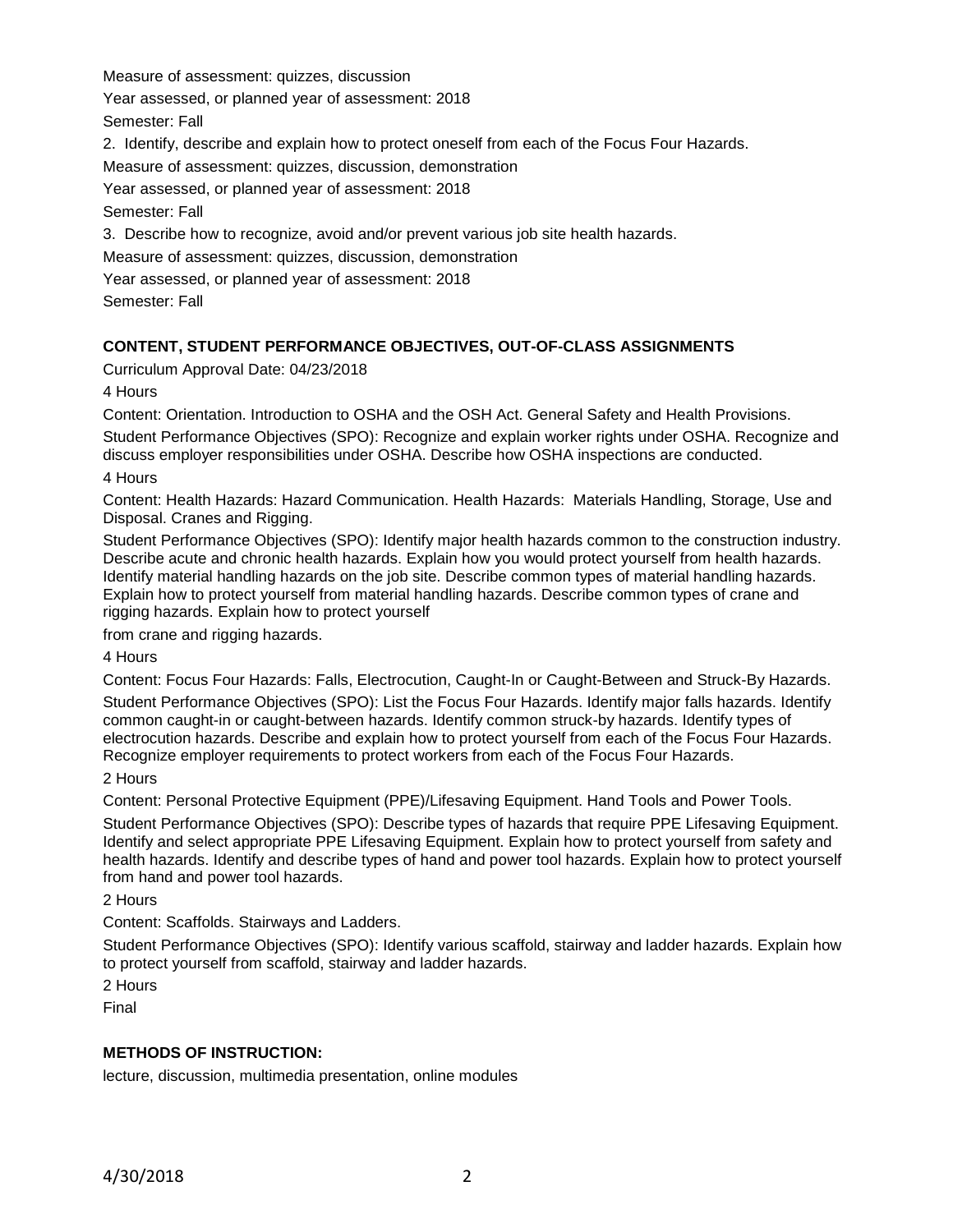## **OUT OF CLASS ASSIGNMENTS:**

#### Required Outside Hours: 8

Assignment Description: Out-of-Class Assignments: Read section of OSHA Construction Industry Procedures booklet/handout that relates to an introduction to OSHA and the OSH Act and to general safety and health provisions. Complete practice quizzes on topics covered.

#### Required Outside Hours: 8

Assignment Description: Out-of-Class Assignments: Read section of OSHA Construction Industry Procedures booklet/handout that relates to health hazards and cranes and rigging. Complete practice quizzes on topics covered.

#### Required Outside Hours: 8

Assignment Description: Out-of-Class Assignments: Read section of OSHA Construction Industry Procedures booklet/handout that relates to safety regarding the Focus Four Hazards. Complete practice quizzes on topics covered.

#### Required Outside Hours: 4

Assignment Description: Out-of-Class Assignments: Read section of OSHA Construction Industry Procedures booklet/handout that relates to PPE and safety regarding hand tools and power tools. Complete practice quizzes on topics covered.

Required Outside Hours: 4

Assignment Description: Out-of-Class Assignments: Read section of OSHA Construction Industry Procedures booklet/handout that relates to safety regarding scaffolds, stairways and ladders. Complete practice quizzes on topics covered.

Required Outside Hours: 4

Assignment Description: Out-of-Class Assignments: Review all course material and study for OSHA certification exam.

### **METHODS OF EVALUATION:**

Problem-solving assignments Percent of total grade: 30.00 % Percent range of total grade: 30 % to 50 % Quizzes Objective examinations Percent of total grade: 30.00 % Percent range of total grade: 30 % to 50 % Multiple Choice, True/False, Matching Items Other methods of evaluation Percent of total grade: 15.00 %

## **REPRESENTATIVE TEXTBOOKS:**

Required Representative Textbooks United States Dept. of Labor. OSHA Outreach Training Program Construction Industry Procedures . Arlington Heights, IL : Occupational Safety and Health Administration,2018. Reading Level of Text, Grade: 12 Verified by: MS Word

### **ARTICULATION and CERTIFICATE INFORMATION**

Associate Degree: CSU GE: IGETC: CSU TRANSFER: Not Transferable UC TRANSFER: Not Transferable